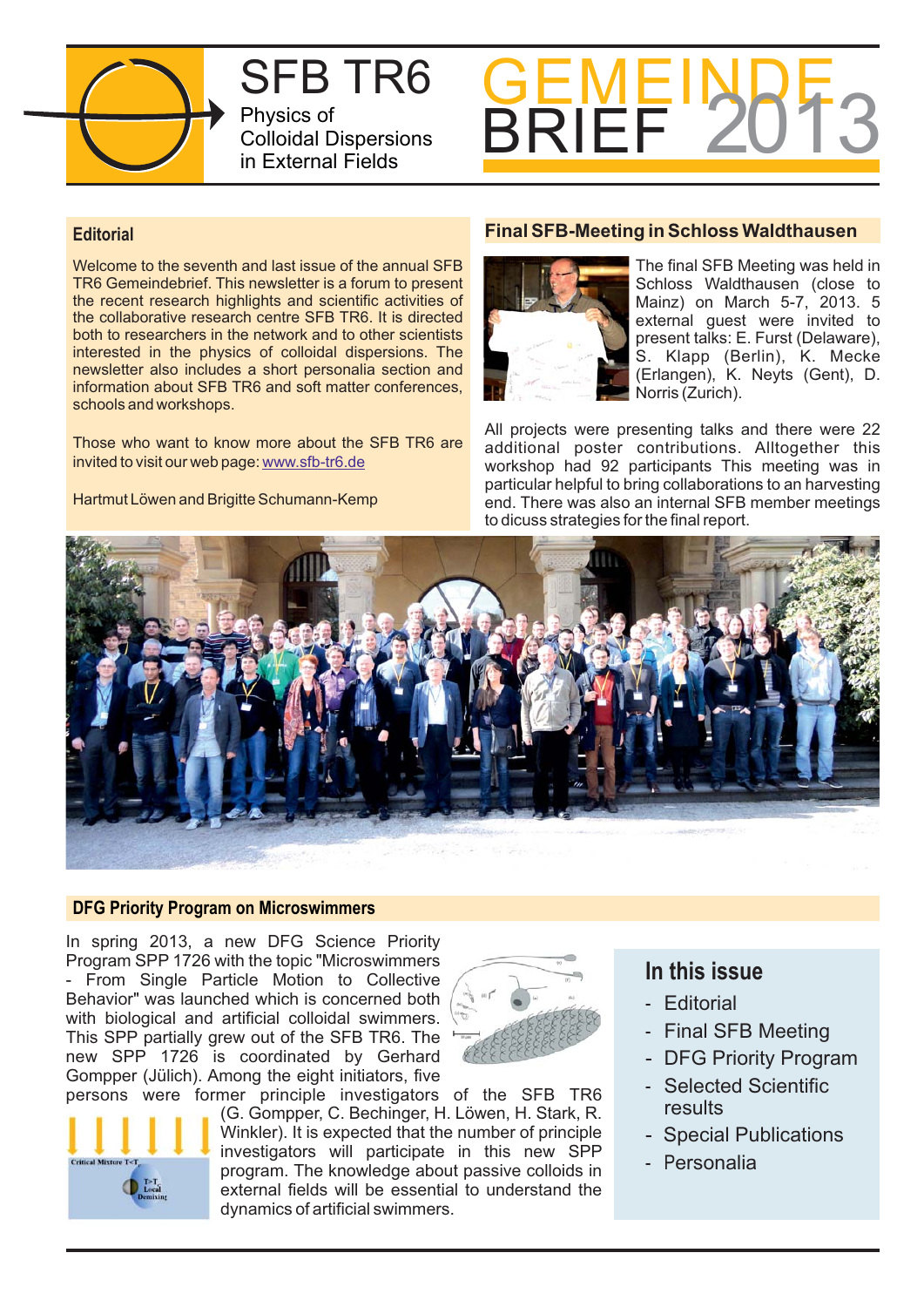

# **The SFB TR6 Third Young Researcher Meeting (Konstanz)**

The third Young Researcher Meeting of the third SFB funding period was held in Konstanz from September 10-12, 2012 and was organized by Peter Keim.About 24 young SFB scientists came together to present their own research.



# **ELOPTO 2012 (Gent)**

The 13th International Symposium on Colloidal and Molecular Electrooptics (ELOPTO) was organized by (Belgium) under sponsoring of the SFB TR6.As usual, this meeting had a strong attendance of SFB scientists with T. Palberg as an invited speaker.



### **Statistical Mechanics (Mainz)**

The international meeting "Statistical Mechanics: Interplay of Theory and Computer Simulations" was held in Mainz, 19 - 21 September 2012, to honor Kurt Binder, who became emeritus at the University of Mainz in 2012. The three SFB members F. Schmid, B. Dünweg and K. Kremer were in the conference committee. This meeting has a big SFB attendance with H. Löwen being among the invited speakers.



### **Selected scientific results**

# **Density Functional Theory for Hard Polyhedra**

*M. Marechal, H. Löwen, PRL* 110, 137801 (2013) Using the framework of geometry-based

fundamental-measure theory, a classical density functional for hard polyhedra and their mixtures was developed and applied to inhomogeneous fluids of Platonic solids near a hard wall. As revealed by Monte Carlo simulations, the faceted shape of the polyhedra leads to complex layering and



orientational ordering near the wall, which is excellently reproduced by the theory.

#### **Dynamical Clustering and Phase Separation in Suspensions of Self-Propelled Colloidal Particles**

*I. Buttinoni, J. Bialke, F. Kümmel, H. Löwen, C. Bechinger, T. Speck, PRL , 238301 (2013) 110*



A (quasi-)two-dimensional colloidal suspension of selfpropelled spherical particles . was studied experimentally and numerically The particles are carbon-coated Janus particles, which are propelled due to diffusiophoresis in a near-critical water-lutidine mixture. At low densities, the driving stabilizes

K. Neyts in September 2nd-5th 2012 in Gent small clusters was found. At higher densities, the suspension undergoes a phase separation into large clusters and a dilute gas phase. The observed behavior is rationalized in terms of a dynamical instability due to the self-trapping of self-propelled particles.

> **Circular Motion ofAsymmetric Self-Propelling Particles** *F. Kümmel, B. ten Hagen, R. Wittkowski, I. Buttinoni, R. Eichhorn, G. Volpe, H. Löwen, C. Bechinger, PRL* **110**, 238301 (2013)

Micron-sized self-propelled (active) particles can be considered as model systems for characterizing more complex biological organisms like swimming bacteria or motile cells. Asymmetric microswimmers by soft



lithography and studied their circular motion on a substrate and near channel boundaries were produced. The experimental observations are in full agreement with a theory of Brownian dynamics for asymmetric self-propelled particles, which couples their translational and orientational motion.

**Emergent self-propulsion at low Reynolds number** *A. Reinmüller, H.J. Schöpe,T. Palberg, Langmuir (2013) 29*

An experimental realization of inanimate micro-swimmer complexes showing emergent self-propulsion at low Reynolds number in quasi 2D colloidal systems was proposed.



#### **Two-dimensional melting under quenched disorder**

*S. Deutschländer, T. Kruppa, H. Löwen, G. Maret, P. Keim, PRL (in press)*



In a collaboration between the projects C2 and C3, the influence of quenched disorder on the two-dimensional melting behavior was explored by using both video-microscopy of superparamagnetic colloidal particles and computer simulations of repulsive parallel dipoles. The occurrence of the Kosterlitz-Thouless-Halperin-Nelson-Young scenario is

confirmed even under the presence of disorder.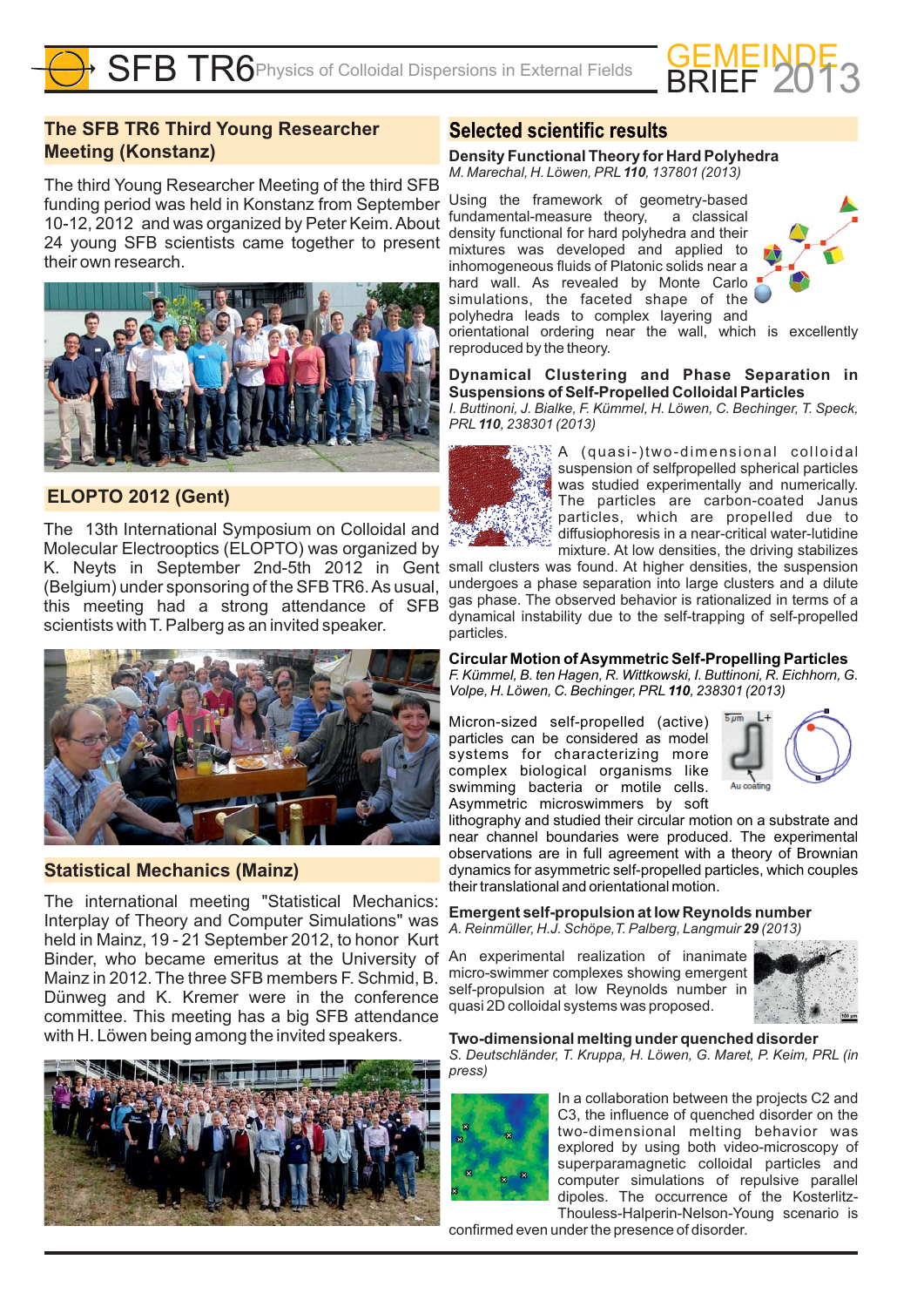

# **Selected scientific results (continued)**

#### **Meso-scale turbulence in living fluids**

*H.H. Wensink, J. Dunkel, S. Heidenreich, K. Drescher, R.E. Goldstein, H. Löwen, J.M. Yeomans, PNAS* 109, 14308 (2012)

A new turbulent state in active systems was proposed as obtained by computer simulation, theory and experiments on bacillus-subtilis selfpropelled rods.



#### **Crystalline multilayers of charged colloids in soft confinement: experiment versus theory**

*E.C. Oguz, A. Reinmüller, H.J. Schöpe, T. Palberg, R. Messina, H. Löwen, J. Phys.: Condens. Matter 464123 24 (2012)*

We combine real-space experiments and lattice sum calculations to investigate the phase diagram of charged colloidal particles under soft confinement. In the experiments we explore the equilibrium phase diagram of charged colloidal spheres in aqueous



suspensions confined between two parallel charged walls at low background salt concentrations.

#### **Residual Stresses in Glasses**

*M. Ballauff, J.M. Brader, S.U. Egelhaaf, M. Fuchs, J. Horbach, N. Koumakis, M. Krüger, M. Laurati, K.J. Mutch, G. Petekidis, M. Siebenbürger, T. Voigtmann, J. Zausch, PRL , 215701 110 (2013)*

The history dependence of glasses formed from flow-melted steady states by a sudden cessation of the shear rate  $\dot{\gamma}$  was studied in colloidal suspensions, by molecular dynamics simulations and by mode-coupling theory.

#### **Packing Confined Hard Spheres Denser with Adaptive Prism Phases**

*E.C. Oguz, M. Marechal, F. Ramiro-Manzano, I. Rodriguez, R. Messina, F.J. Meseguer, H. Löwen, PRL* 109, 218301 (2012)

Hard spheres confined between two parallel hard plates pack denser with periodic adaptive prismatic structures which are composed of alternating prisms of spheres.The adaptive prism phases are also observed in real-space experiments on confined sterically stabilized colloids and in Monte Carlo simulations at finite pressure.



#### **Non-monotonic crossover from single-file to regular diffusion in micro-channels**

*U. Siems, C. Kreuter, A. Erbe, N. Schwierz, S. Sengupta, P.* Leiderer, P. Nielaba, Nature - Scientific Reports 2, 1015 (2012).

In a collaborative work between projects C1 and C4 we studied the diffusion of colloidal systems in micro channels. When the density of the particles is changed, diffusion alternates between normal Fickian behavior and single-file diffusion on intermediate but long time scales. This anomalous behavior is induced by the order of the particles in the restricted geometry.

**Magnetizing a complex plasma without a magnetic field** *H. Kählert, J. Carstensen, M. Bonitz, H. Löwen, F. Greiner, A. Piel, PRL* **109**, 155003 (1-5) (2012)



In collaboration with the SFB TR24 it was shown that the action of a strong magnetic field in a charged dusty plasma can be realized by a rotating electrode.

#### **Nonlinear Behavior of Nematic Platelet Dispersions in Shear Flow**

*M.P. Lettinga, P. Holmqvist, P. Ballesta, S. Rogers, D. Kleshchanok, B. Struth, PRL* **109**, 246001 (2012)

Dispersions of platelets in the nematic phase are submitted to large amplitude oscillatory shear flow and probed by high temporal resolution small angle x-ray scattering. The response displays rich dynamic and structural behavior.



#### **Vacancy-stabilized crystalline order in hard cubes**

*F. Smallenburg, L. Filion, M. Marechal, M. Dijkstra, PNAS 109 17886 (2012)*

The effect of vacancies on the phase behavior and structure of systems consisting of hard cubes using event-driven molecular dynamics and Monte Carlo simulations was examined. A first-order phase transition between a fluid and a simple cubic crystal phase that is stabilized by a surprisingly large number of vacancies was found.



**Micro-structure evolution of wall based crystals after casting of model suspensions as obtained from Bragg microscopy**

*T. Palberg, M.R. Maaroufi, A. Stipp, H.J. Schöpe, J. Chem. Phys. 137, 094906 (2012)*



Growth of heterogeneously nucleated, wall based crystals plays a major role in determining the micro-structure during melt casting and was studied. Using a model system of charged colloidal spheres in deionized aqueous suspension observed by

Bragg microscopy which is a combination of light scattering and microscopy were addressed.

#### **Anomalous front broadening during spontaneous imbibition in a matrix with elongated pores**

*S. Gruener, Z. Sadjadi, H.E. Hermes, A.V. Kityk, K. Knorr, S.U. Egelhaaf, H. Rieger, P. Huber, PNAS 109, 10245 (2012)* 

During spontaneous imbibition, a wetting liquid is drawn into a porous medium by capillary forces. Using experiments, a new universality class of imbibition behavior was proposed, which is expected to occur in any matrix with elongated, interconnected pores of random radii.



**Traveling and Resting Crystals inActive Systems** *A.M. Menzel, H. Löwen, PRL , 055702 (2013) 110*

A microscopic field theory for crystallization in active systems was proposed which unifies the phase-field-crystal model of freezing with the Toner—Tu theory for self-

propelled particles. A wealth of different active crystalline states were predicted and characterized. In particular, for increasing strength of self-propulsion, a transition from a resting crystal to a traveling crystalline state was found where the particles migrate collectively while keeping their crystalline order.